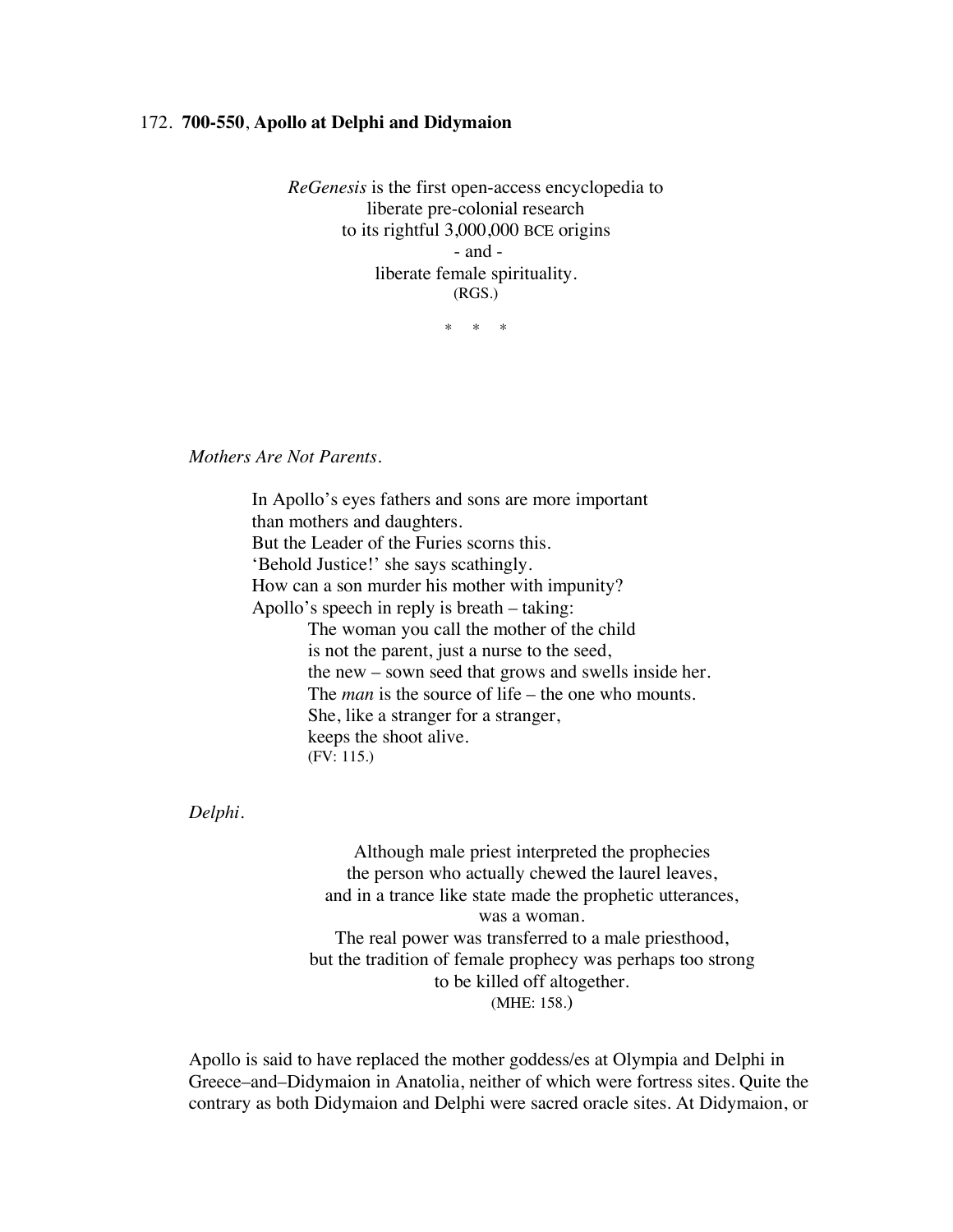present Didyma, Apollo's 650-555 BCE temple was built over the ancient oracle room known as the Chresmographeion. At Delphi, Apollo slays the mother goddess as serpent or dragon and assumes the title and power over this ancient Gaian/Gaean site (MGA: 30-38; MG: 303-310). This is discussed in Aeschylus' *Eumenides* and the *Homeric Hymn to Pythian Apollo*. Given this account, Apollo appears to have eclipsed the Titans, thought to be 'descendants of the Idean Daktyls' or those in service to the Cretan goddesses and young gods. (Of further interest is the Sumerian myth of Marduk slaying his mother Tiamat, which bears strong similarities to the Greek Apollo myth.) (MG: 420; CDBL: 63; GOH: 250, 274; T: 453-453; ROG: 63; MHE: 154.)

Goodison says, "If myths are thought to epitomize political trends, a clearer metaphor to the male takeover could hardly be found" than Homer's *Hymn to Apollo.* (MHE.) The following is a summary of this transformation from mother – rite to father – right (GMDP) based on Homer's *Hymn to Apollo*.

> An example of transformation by assimilation can be spotted in the strange relationship of the god Apollo with the dolphin. In Chapter 2 (MHE: 101-3), I mentioned the link the early Cretans made between the sun and the fish and showed a seal where suns and dolphins are paired together (MHE: Fig. 42). Over time, in the messy carve–up of the female symbols as they are taken over by Olympian gods, one of the deities who partly takes over the sun symbol is the archer god Apollo. … [The following is an] account of how this Apollo set up his shrine at Delphi. The account comes from the *Homeric Hymn to Apollo*.

Then Phoebus Apollo considered in his heart what people he should bring in to be his priests ... [and] … he noticed a swift ship on the wine–dark sea carrying many good Cretan men from Knossos. ... Pursuing trade and profit, these men were sailing in their black ship to sandy Plyos. ... But Phoebus Apollo met them: taking the shape of a dolphin, he sprang upon their swift ship in the open sea and ... he kept rocking their black ship every way and making its timbers shake (MHE: 157).

Apollo brings the sailors to Delphi, where he reveals himself as a god. … He instructs the sailors how to administer his shrine of 'Apollo the Dolphin' at Delphi. He also reminds them to 'keep righteousness in your heart' and to avoid 'any rash word or deed or outrage as is common among mortal men' otherwise 'other men shall be your masters and shall force you to be their subjects all your days' (MHE: 157).

A sun deity who can turn into a dolphin, which then travels in a boat: all this is continuous with the Bronze Age material. That he chooses Cretans to administer his shrine reflects a traditional awareness of a Cretan history for these connections (MHE: 157).

... Whereas in the earlier period the sun was symbolically linked with circularity and regeneration, it [now] becomes linked with a god noted for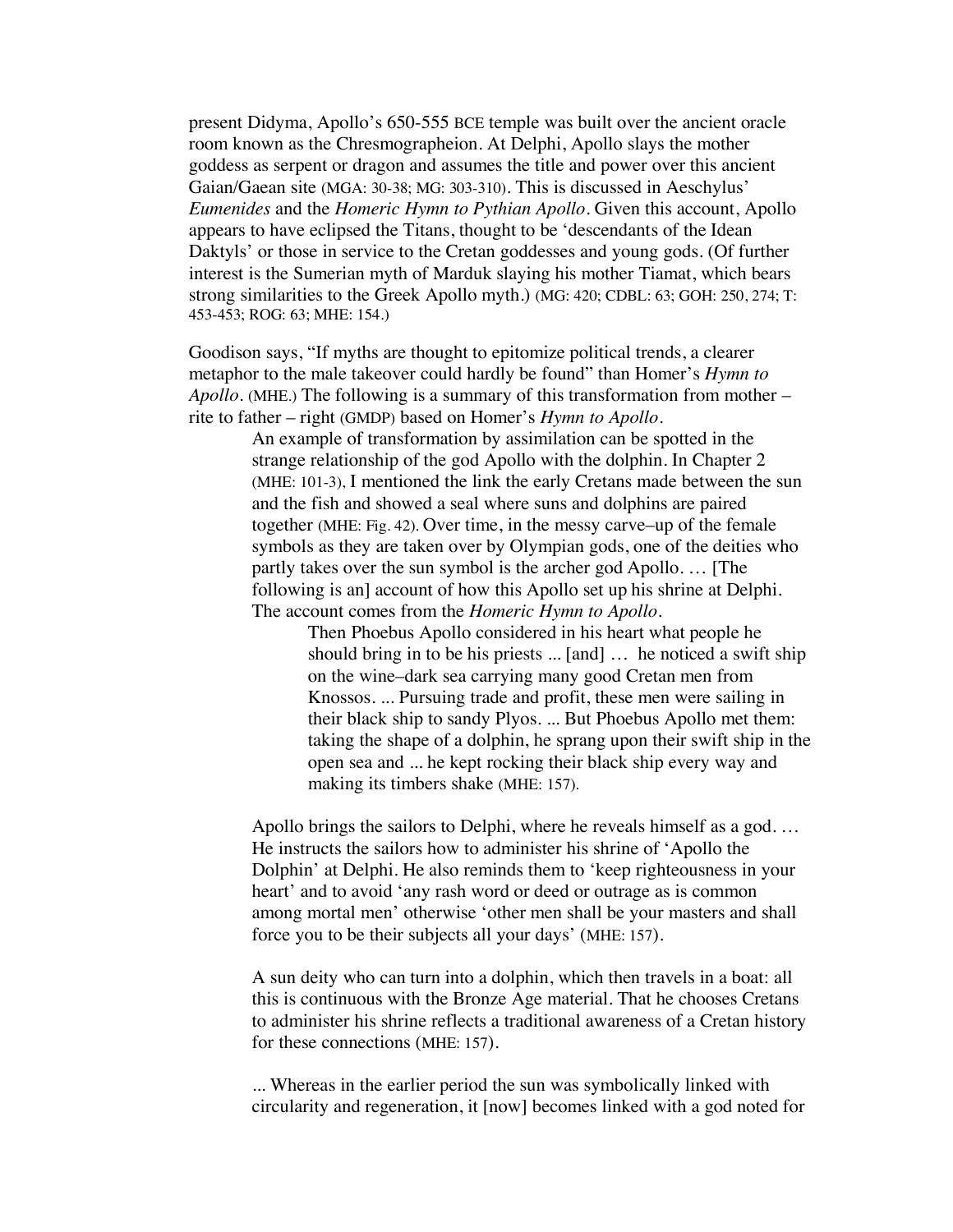the power of his arrows. No longer is the roundness of the sun's central *disc* emphasized, but rather the power of its external *rays*, which can be imagined as dominating and destructive weapons, metaphysical arrows that can maim and kill. The sun appears less as a womb, [pregnant belly] and more as a phallus (MHE: 158).

Delphi was originally a shrine of Earth, where a dragoness, Python or snake held sway. The shrine centered on a sacred round stone called the *omphalos;* the word means 'navel,' recalling the importance of the stone– belly connection in the Bronze Age. The *Homeric Hymn to Apollo* tells how he wiped out their shrine:

> Whoever met [the dragoness], the day of doom carried him away, until Lord Apollo, who shoots from afar, fired a strong arrow at her... and darkness covered her eyes. And the holy power of Helios makes her rot away there, from which the place got its present name of Pytho; and people called Lord Apollo 'Pythian' after it, because on that spot the power of piercing Helios made the monster rot away (MHE: 158).

As noted, if myths are thought to epitomize political trends, a clearer metaphor to the male takeover could hardly be found. The new male sky– and–sun authority (expressed in the combined efforts of Helios and Apollo) violently defeats the old earth–based, female – centered religion based in the 'belly–stone' and symbolized by the dragoness or snake. The snake, previously revered becomes monstrous, a symbol of everything in the old religion which has to be rejected, one of the first major symbols to be thoroughly discredited (MHE: 158).

... At Delphi, we find that the *omphalos* or 'navel' stone continued to be recognized as a psychic landmark throughout the later, historical, period; and although male priest interpreted the prophecies the person who chewed the laurel leaves, and in a trance like state made the prophetic utterances, was a woman. The real power was transferred to a male priesthood, but the tradition of female prophecy was perhaps too strong to be killed off altogether (MHE: 158).

In addition to Apollo's slaying of the Delphi oracle python (great–great grandmother Gaea/Gaia), 'first of all deities' and 'omnipresent to all living things' (MGA: 30-38; MG: 303-310), other serpent – dragon – python – Typhon – Typhon goddess transitions to god/s that bear witness to these less than graceful meta – narratives include:

- $\sim$  Olympian Zeus' slaughter of the pre-patriarchal serpent haired Libyan deity Medusa (Athenian Metis) **(**TROP: 47-55; TLOG; TC: 57);
- $\sim$  Egyptian Re subsumed his primordial mother Neith's serpent dragon power (TVG: 118-9; MG: 258-59, Fig 24 re. Set and Re);
- $\sim$  Genesis' fallen Eve's maligned serpent (Gn 2-3);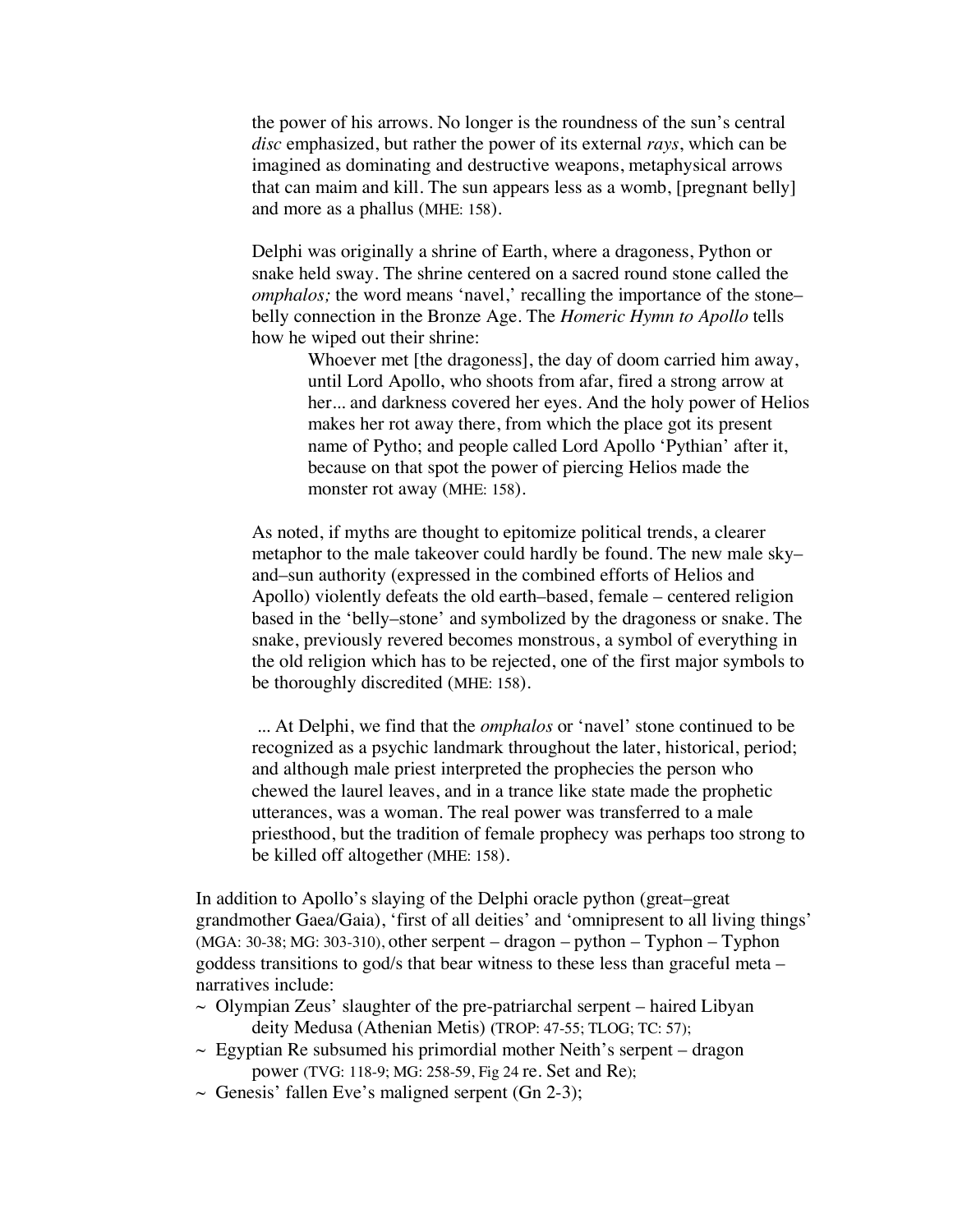- $\sim$  Canaanite slaughter of the sea dragon by Baal (SOTB: 37);
- $\sim$  Asherah and serpent Nehushtan are banned from the Second Temple: also note translation for the old Semitic word *Hawah (snake*) includes "Mother of All Living Things" (RDW: 166, 176-177);
- $\sim$  Yahweh's biblical battle with Rahab, the chaos dragon (SOTB: 35-36); (Ps 89. 9-10, 74. 13-14; Is 27. 1, 51. 9-10; Rv 20.1); and
- $\sim$  Siegfried kills the dragon Fafnir (SOTB: 35-36.)
- $\sim$  Further snake serpent transitions include:
- $\sim$  Babylonian healer Gula–Bau, also known as goddess Nin –din–dung whose *Ningizzada* staff with two entwined serpents was later transformed in to the Caduceus, insignia of the medical profession (CDBL: 108-9);
- $\sim$  Sumerian Inanna's serpent crozier symbol later claimed by Greek patriarchs as well as the papacy as scepter of office (BFV); and last but for sure not the least,
- $\sim$  Ancient mother goddess serpent claimed by patriarch Moses (RDW: 166-167).

Further research on theocratic cosmologies, mythic heroes, and savior Godtraditions:

- Aarons, Mark, and John Loftus. *Unholy Trinity: The Vatican, the Nazis, and the Swiss Banks*. New York, NY: St. Martin's Griffin, 1998. (UT.)
- Baring, Anne, and Jules Cashford. *The Myth of the Goddess: Evolution of an Image*. London, England: Viking, 1991. 290-298. (MG.)
- Berry, Jason, and Gerald Renner. *Vows of Silence: The Abuse of Power in the Papacy of John Paul II*. New York, NY: Free Press, 2004. (VOS.)
- Christ, Carol P. *Rebirth of the Goddess: Finding Meaning in Feminist Spirituality*. New York, NY: Addison-Wesley, 1997. 48-49; 160-171. (ROG.)
- \_\_\_\_\_. "Patriarchy as a System of Male Dominance Created at the Intersection of the Control of Women, Private Property, and War, Part 2." *Feminism and Religion* (18 Feb. 2013 http://feminismandreligion.com). (PSM.)
	- \_\_\_\_\_. "A New Definition of Patriarchy: Control of Women's Sexuality, Private Property, and War." *Feminist Theology* 24:3 (April 2016): 214-225. (NDP.)
- Curran, L. C. "Rape and Rape Victims in the Metamorphoses." *Arethusa* 11.1-2 (1978): 213-241. (RPV.)
- Eilberg-Schwartz, Howard, and Wendy Doniger. *Off with Her Head! The Denial of Women's Identity in Myth, Religion, and Culture*. Berkeley, CA: University of California Press, 1995. (OWH.)
- Finkelberg, Margalit. *Greeks and Pre-Greeks: Aegean Prehistory and Greek Heroic Tradition.* Cambridge, England: Cambridge University Press, 2005. 54-64. (GPG.)
- Goodison, Lucy. *Moving Heaven and Earth: Sexuality, Spirituality and Social Change.* Aylesbury, Bucks, England: The Women's Press, 1990. (MHE.)
- Hinds, Stephen. *The Metamorphosis of Persephone: Ovid and the Self-Conscious Muse*. Cambridge [Cambridgeshire], England: Cambridge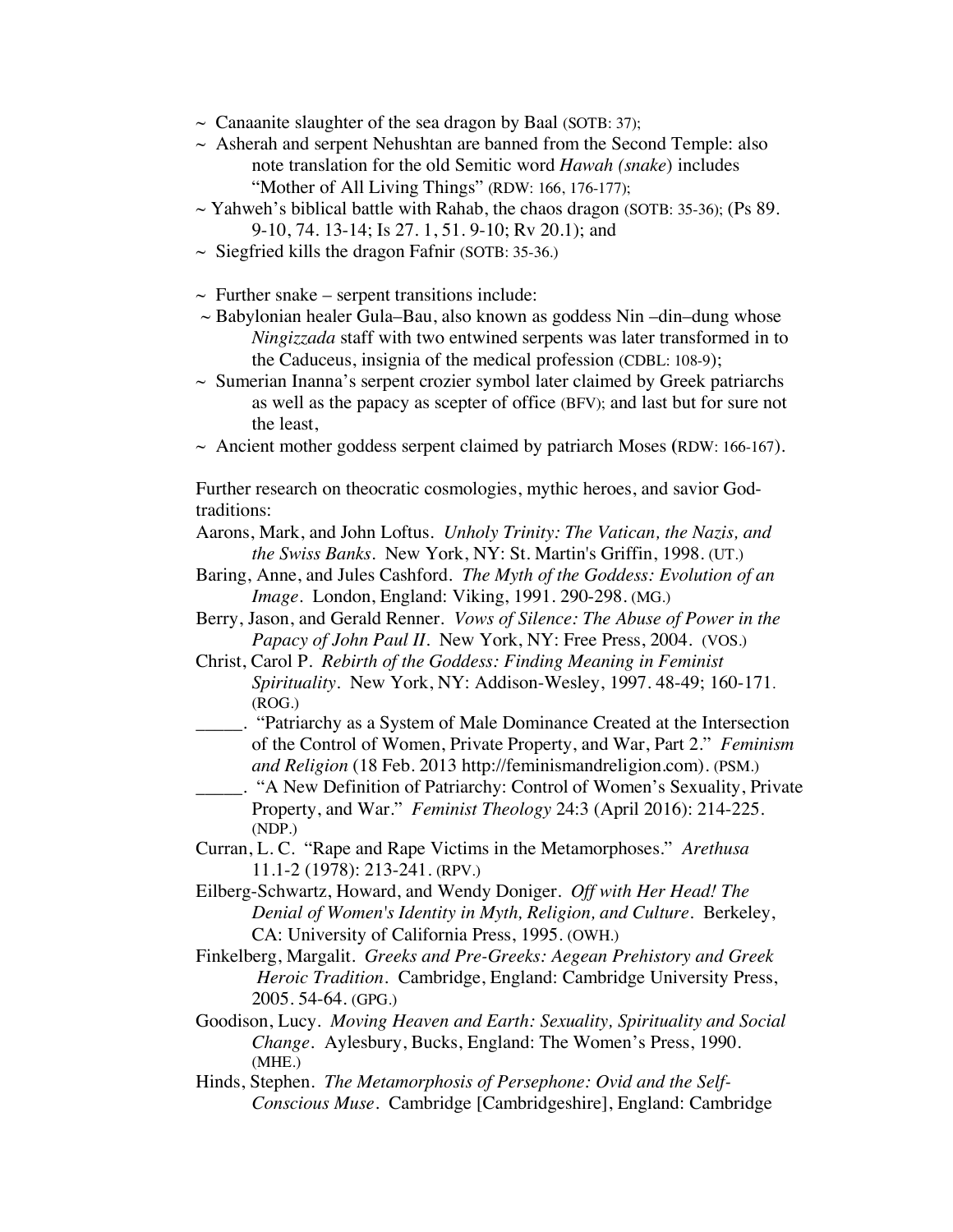University Press, 1987. (MOP.)

- Jantzen, Grace. *Foundations of Violence*. London, England: Routledge, 2004.  $(FV)$
- Keller, Mara Lynn. "Violence against Women and Children in Scriptures and in the Home." *The Rule of Mars: Readings on the Origins, History and Impact of Patriarchy.* Ed. Christina Biaggi. Manchester, CT: Knowledge, Ideas & Trends, 2005. 225-240. (VA.)
- Kertzer, David I. *The Pope and Mussolini: The Secret History of Pius XI and the Rise of Fascism in Europe.* Oxford, England: Oxford University Press, 2014. (TPM.)
- Martos, Joseph, and Pierre Hégy. *Equal at the Creation: Sexism, Society, and Christian Thought*. Toronto, Canada: University of Toronto Press, 1998. (EAC.)
- Rayor, Diane. *The Homeric Hymns: A Translation, with Introduction and Notes.* Berkeley, CA: University of California Press, 2004. (HH.)
- Reid-Bowen, Paul. *Goddess as Nature: Towards a Philosophical Thealogy.* Burlington, VT: Ashgate Publishing Co., 2007. (GAN.)
- Richlin, Amy. "Reading Ovid's Rapes." *Arguments with Silence: Writing the History of Roman Women*. Ann Arbor, MI: The University of Michigan Press, 2014. 158-179. (ROR.)
- Sanday, Peggy R. *Female Power and Male Dominance: On the Origins of Sexual Inequality*. Philadelphia, PA: University of Pennsylvania Press, 1991. (OTO.)
- Sissa, Giulia. "The Sexual Philosophies of Plato and Aristotle." *A History of Women in the West: I. From Ancient Goddesses to Christian Saints.* Ed. Pauline Schmitt Pantel. Trans. Arthur Goldhammer. Cambridge, MA: Harvard University Press, 1992. 46-81. (SPPA.)
- Thornhill, Randy, and Craig T. Palmer. *A Natural History of Rape: Biological Bases of Sexual Coercion*. Cambridge, MA: MIT Press, 2000. (NHR)
- Weil, Simone. *The Iliad: Or, the Poem of Force*. Wallingford, PA: Pendle Hill, 1962. (TLPF.)
- Yalom, Marilyn. "Wives in the Ancient World: Biblical, Greek, and Roman Models." *A History of the Wife*. New York, NY: HarperCollins, 2001. (HOW.)

Further Apollo research: 3000-2780, Egyptian Bronze Age; and 1000, Male Gods. (RGS.)

Further research on mother – rite to father – right savior God  $*$  transitions: 92,000, Qafzeh or Kafzeh Cave and Ochre Symbolism; 4400-2500, Kurgan Invasions; 4400-2500, Olympus Hera; 4000-3000, Egypt, Africa, and Cathedra Goddesses; 3000-2780, Egyptian Bronze Age; 2686-2181, Old Kingdom Egypt (2600 Fifth Dynasty); 2600-1100, Late Indo-European Bronze Age; 2370-2316, Akkadian Enheduanna and Inanna's Hymns; 2300, Sumerian Transitions; 2300-2100, Edfu Egypt; 1580, Zeus; 1450-1260, Hattusa and Yazilikaya, Anatolia**;** 1100-800, Iron Age; 1100-800, Mediterranean Dark Ages; 1000, Double Goddess Transition; 668- 626, Sumerian Mythology; 587-500, Demise of Sumerian and Babylonian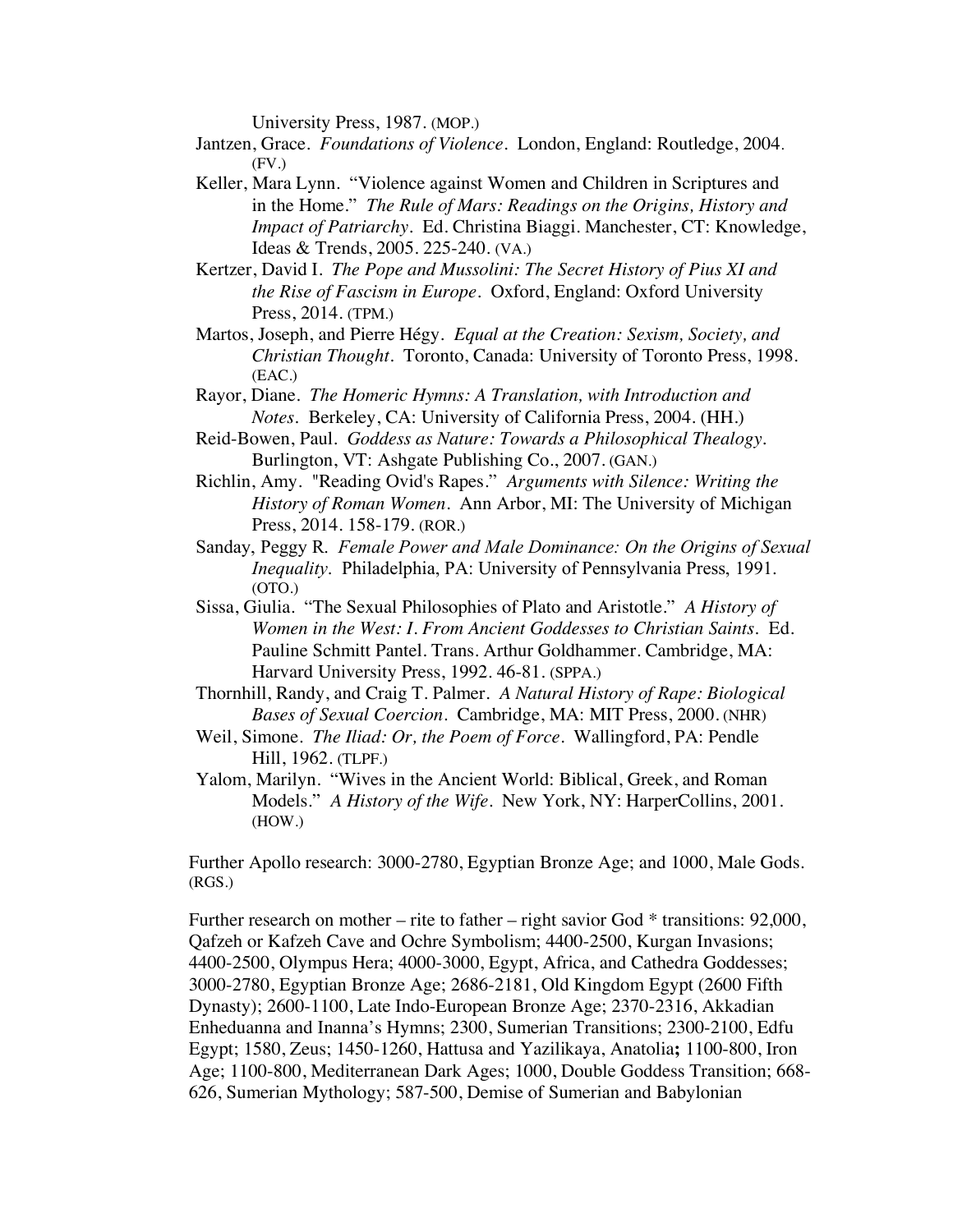Goddesses; 323-30, Kom Ombo Temple; and 305-30, Esna Temple. (RGS.) (Also see CE entries: 325, Council of Nicaea and Goddesses and Gods; 431, Council of Ephesus and Virgin Mary, Anatolia and Virgin Mary; 570, Mohammed's Birth; 1207-1273, Rumi and Mother.) (RG.)

\* Soteriology: study of God's salvation and ontological concepts of female evil.

Over the centuries, there has been a historic shift in the division of: sky-earth; mind-body; gods-goddesses; and spirituality–sexuality. A dominant worldview emerged in which half of the population, *females* were considered: medically; politically; philosophically; psychologically; theologically; spiritually; academically; scientifically; sexually; biologically inferior or less than the other half. (MHE: 150.) Not only do such dualistic principles and practices encumber all concerned, but also questions the ideology that mankind is a one size fits all?

The repercussions of this shift in the symbolic plane can be seen NOT only in the division of male gods from female gods, but also in the separation of sky from earth, of mind from body, of spirituality from sexuality. Incorporated into the mainstream of Greek thought and later crystallized in the philosophical writings of Plato, these ideas then pass via Neoplatonism into Christian theology and contribute to the symbolic worldview, which is still dominant in western [global] society today. From this early Greek Geometric period onwards, European culture ceases to offer the imaginative vocabulary for any human being, female or male, to experience themselves as whole and undivide**d (**MHE: 150).

This hierarchical dis-order is discussed at length throughout *Re-Genesis* including BCE entries: 4400-2500, Olympus Hera; 3100-2600, Proto Bronze Age Crete, Writing, and Heroes; 3000-1450, Gournia; 2500, Inanna, Holder of the Me; 2400, Sumerian Women in the Akkadian Period; 2400, Lilith and Eve; 2300, Sumerian Transitions; 1750, Hammurabian Dynasty, Babylon, Ishtar, and Inanna; 1580, Zeus; 1100-800, Iron Age; 1000, Gods; 800-500, Archaic Greek Age; 587-500, Demise of Sumerian and Babylonian Goddesses; 500-400 Classical Greek Era and Leading Male Authors; 384-322, Aristotle's Theory of Rational Male Dominance; and First Century BCE-Sixth Century CE, Summary of Female Catholic Priests and Synagogue Leaders.

Further Tiamat research including dating considerations: 2300, Sumerian Transitions; 1650, Hurrians and Goddess Tiamat; 668-626, Sumerian Mythology; and 587-500, Demise of Sumerian and Babylonian Goddesses. (RGS.)

Further research about earlier female identified shrines being replaced by Gods: 12,000, Pamukkale/Hierapolis, Anatolia (Central Turkey); 1290-1223, Abu Simbel, Egypt; and 282-263, Demeter's Priene Temple, Anatolia. (RGS.)

Further research about subsumed female – identified shrines and iconography: 12,000, Pamukkale/Hierapolis, Anatolia (Central Turkey); 5400-3500, Ancient Aphrodite: Chalcolithic or Copper Age; 1290-1223, Abu Simbel, Egypt; 1000,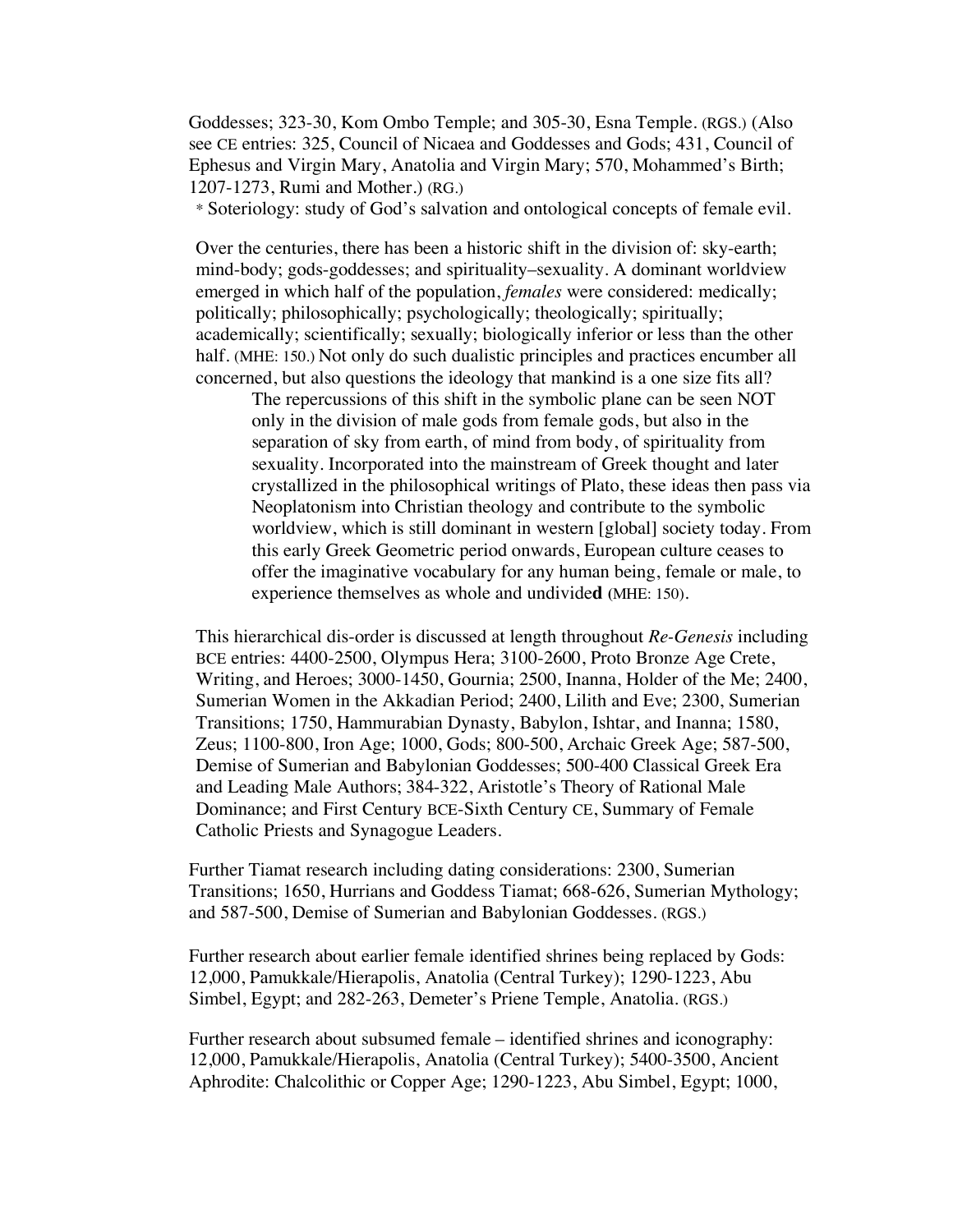Ephesus, Anatolia; 370, Isis and Philae, Egypt; 664-525, Neith and the Black Virgin Mary Temple at Sais, Egypt; and 88, Aphrodisias, Turkey. (RGS.)

Further CE research about earlier Pagan shrines replaced with Christian churches: 324, St. Peter's Basilica Built Over Pagan Site, Rome; 326-1243, Byzantine Period and Constantine the Great; 410, Cybele and Fall of Rome; 432-440, Santa Maria Maggiore Church Built Over Pagan Site;  $12<sup>*</sup>$  and  $13<sup>*</sup>$  Centuries, Cult of the Virgin Mary; 1280, Catholic Church Built Over Pagan Sanctuary, Rome; and 1870, Lyon's Basilica Built Over Cybele's Pagan Temple. (RG.)

MAGE: APOLLO'S TEMPLE: DIDYMA, (ANATOLIA) TURKEY.

PHOTO: © GSA. DESCRIPTION: STEPS DOWN TO THE COURTYARD AND CELLAR DOORWAY (ORACLE SPRING) AT APOLLO'S DIDYMA TEMPLE. DIDYMA REPLACED ARTEMIS AND HER DIDYMAION TEMPLE INCLUDING CELLA (ADYTON) AND CHRESMOGRAPHEION (ORACLE ROOM).

SLIDE LOCATION TURKEY, SHEET 96, ROW 1, SLEEVE 4, SLIDE #Bf61, 650-555 BCE. CO\_TUR\_S96\_R1\_SL4\_SBf61

SHOT ON LOCATION: DIDYMA, (ANATOLIA) TURKEY.

NOTE 1: APOLLO ALSO TOOK OVER THE ORACLE CENTER AT DELPHI WHERE HE SLAYS THE MOTHER GODDESS AS SERPENT OR DRAGON AND ASSUMES THE TITLE AND POWER OVER THIS ANCIENT GAIAN/GAEAN SITE **(**MGA: 30-38; MG: 303-310; RGS).

NOTE 2: FIELDWORK PROJECT 1986.

IMAGE: GORGON MEDUSA: DIDYMA, (ANATOLIA) TURKEY. PHOTO: © GSA. DESCRIPTION: CRONE GORGON MEDUSA WITH SERPENT HAIR. SLIDE LOCATION TURKEY, SHEET 95, ROW 3, SLEEVE 1, SLIDE #Bf49, 650-555 BCE. CO TUR S95 R3 SL1 SBf49

SHOT ON LOCATION: APOLLO'S TEMPLE: DIDYMA (PREVIOUSLY DIDYMAION), (ANATOLIA) TURKEY.

NOTE 1:

THE DIDYMA TEMPLE OF APOLLO PLUS ICONIC MEDUSA WITH SERPENT HAIR ARE CONSIDERED AMONG THE BEST ANATOLIAN EXAMPLES OF THE IONIAN STYLE. OTHER EXAMPLES INCLUDE: THE NEREID MONUMENT AND HARPY TOMB FROM XANTHOS; CARIAN EUROMOS; FETHIYE'S AND DALYAN'S ROCK CUT TEMPLE-TOMBS; ATHENA'S TEMPLE AT PRIENE; THE ARTEMISION AT EPHESUS; AND IZMIR'S (MODERN-DAY SMYRNA) STATUARY SCULPTURE (RGS).

NOTE 2: TEMPLE FIRST LAYER IS 2,600 YEARS OLD: HELLENISTIC LAYER IS FROM 300 BCE.

NOTE 3: FIELDWORK PROJECT 1986.

IMAGE: SACRED LION: DIDYMA, (ANATOLIA) TURKEY.

PHOTO: © GSA. DESCRIPTION: PRE–SOLAR GOD APOLLO, THE LION WAS SACRED TO CYBELE.

SLIDE LOCATION TURKEY, SHEET 95, ROW 3, SLEEVE 5, SLIDE #Bf53, 650-555 BCE. CO\_TUR\_S95\_R3\_SL5\_SBf53

SHOT ON LOCATION: DIDYMA, (ANATOLIA) TURKEY.

NOTE 1: FIELDWORK PROJECT 1986.

IMAGE: GOD APOLLO: GREEK. PHOTO: © GSA. DESCRIPTION: MARBLE HEAD OF GREEK GOD APOLLO BASED ON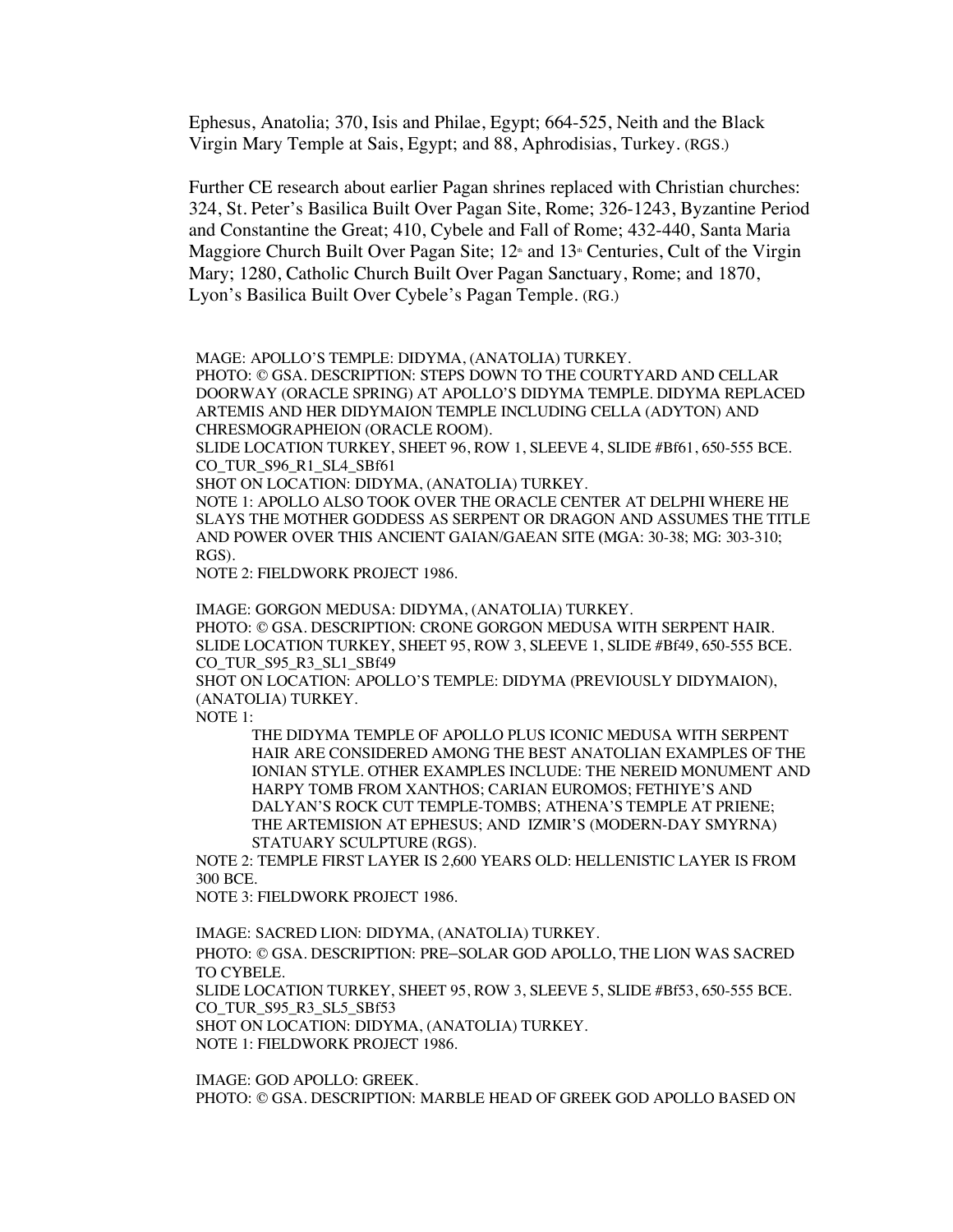LOST ORIGINAL.

SLIDE LOCATION RE-GENESIS PHASE 1, SHEET 2, ROW 1, SLEEVE 5, SLIDE #6, BCE. IT\_RPO\_S2\_R1\_SL5\_S6.jpg

SHOT ON LOCATION: BRITISH MUSEUM: LONDON, ENGLAND. NOTE 1: NEW GODS AND GODDESSES INCLUDE GREEK ATHENA, APOLLO, DIONYSUS, THESEUS AND ARIADNE (ADRIANNE). (SOURCE: ENTRY ABOVE.) NOTE 2: AT DELPHI, APOLLO SLAYS THE MOTHER GODDESS AS SERPENT OR DRAGON AND ASSUMES THE TITLE AND POWER OVER THIS ANCIENT GAIAN/ GAEAN SITE **(**MGA: 30-38; MG: 303-310; RGS). NOTE 3: FIELDWORK PROJECT 1998.

IMAGE: MARBLE BUST OF GREEK APOLLO: CARACALLA, ROME. PHOTO: © GSA. DESCRIPTION: MARBLE HEAD OF BASED ON LOST ORIGINAL FROM BATHS OF CARACALLA, ROME.

SLIDE LOCATION RE-GENESIS PHASE 1, SHEET 1, ROW 1, SLEEVE 3, SLIDE  $#11, 3-2$ c. BCE.

IT\_RPO\_S1\_R1\_SL3\_S11.jpg

SHOT ON LOCATION: BRITISH MUSEUM: LONDON, ENGLAND. NOTE 1:

NEW FATHER – RELIGIONS AND MONOTHEISTIC THUNDER AND SKY GODS INCLUDE ZEUS, APOLLO, ALLAH, YAHWEH – ELOHIM, JESUS AND JUPITER: THEIR TEMPLES WERE MOST OFTEN THOSE OF EARLIER GODDESSES (RGS). NOTE 2: FIELDWORK PROJECT 1998.

IMAGE: BABYLONIAN GULA'S TREE – OF – LIFE.

PHOTO: © GSA. DESCRIPTION: PLAQUE OF A BULL, TRIANGLE (VULVA) AND TREE – OF – LIFE DEDICATED TO BABYLONIAN GULA (ALSO NIN-DIN-DUNG),

RENOWNED HEALING GODDESS WHO RESTORED LIFE.

SLIDE LOCATION NEAR EAST, SHEET 3, ROW 1, SLEEVE 3, SLIDE #18, 1110-900 BCE. CU\_NEA\_S3\_R1\_SL3\_S18.jpg

SHOT ON LOCATION: BRITISH MUSEUM: LONDON, ENGLAND. NOTE 1:

> THE SERPENT SACRED TO BABYLONIAN HEALER GULA AND SUMERIAN INANNA WAS LATER CLAIMED BY THE LIKES OF GOD APOLLO, GREEK PATRIARCHS AS WELL AS MOSES **(**RDW: 166-167), AND SUBSEQUENT MEDICAL PROFESSIONS (CDBL: 108-9).

NOTE 2: "THE STAFF ROUND WHICH ARE ENTWINED TWO SERPENTS, WHICH BECAME THE CADUCEUS (WAND) OF MERCURY, THE SYMBOL OF A PHYSICIAN, FROM THEN [BABYLONIA] TO THIS DAY (CDBL: 108-9)." NOTE 3: ALSO SEE FALLEN EVE'S MALIGNED SERPENT IN GENESIS 2-3.

NOTE 4: FIELDWORK PROJECT 1998.

IMAGE: HESIOD, AUTHOR OF THEOGONY: GREECE. PHOTO: © GSA. DESCRIPTION: GREEK POET HESIOD, AUTHOR OF *THEOGONY*. SLIDE LOCATION RE-GENESIS PHASE 1, SHEET 2, ROW 4, SLEEVE 1, SLIDE #5, 800- 700 BCE.

IT\_RPO\_S2\_R4\_SL1\_S5jpg VS. > IT\_RPO-S2\_R4\_SL1\_S5.jpg SHOT ON LOCATION: BRITISH MUSEUM: LONDON, ENGLAND. NOTE 1: "THE ARCHAIC GREEK AGE GAVE RISE TO EPIC AND LYRIC MYTHOLOGISTS AND POETS INCLUDING HOMER AND HESIOD, C. 800-700 BCE AND SAPPHO (ATTIC GREEK ΣΑΠΦΏ) C. 650-600 BCE (RGS). (RGS: 800-500, ARCHAIC GREEK AGE)."

NOTE 2: HESIOD HAS BEEN LABELED THE FATHER OF GREEK MISOGYNY. (PAE: 15.) NOTE 3: